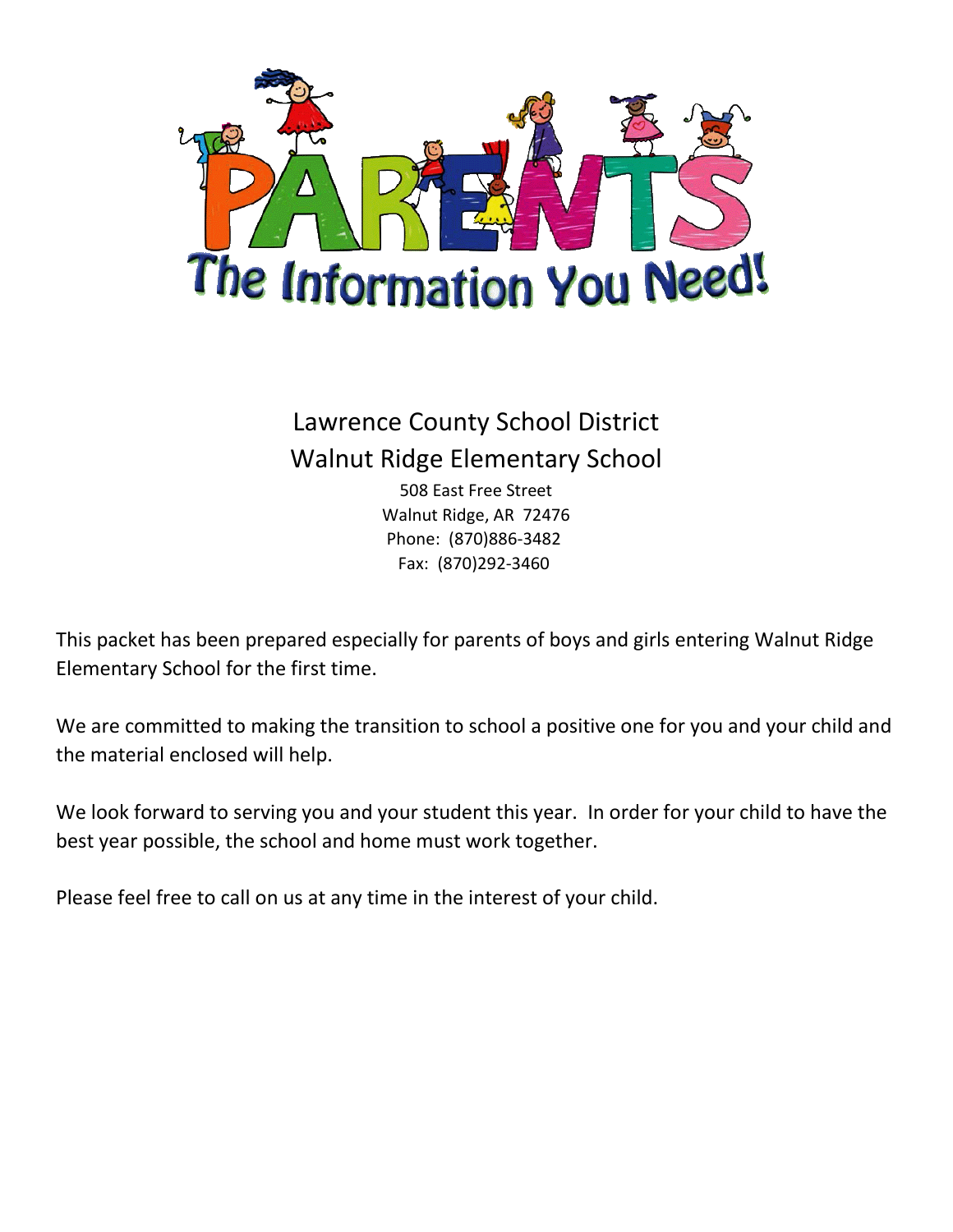

Transportation Policies

Many of the students who attend Walnut Ridge School are transported to and from school by bus. It is important that students and parent understand and follow the rules of safety and good conduct.

School bus safety is a team effort. The following steps will ensure your child's safety.

- 1. Children will be instructed concerning proper behavior as bus riders. It is unsafe to drive a school bus while children are misbehaving. Therefore, we must insist on strict observances of the rules of behavior. The bus drivers have the same authority over the children while they are on the bus as the teachers has over them while they are in school.
- 2. Parents should see that their children observe rules of good behavior and courtesy. This will make for a much pleasant and safe trip for all the children.
- 3. School buses will not run when the weather makes it dangerous. On doubtful mornings, the local radio station will announce the decision as early as possible. It is impossible many times to predict the road conditions in advance so the decision on bus operation may have to be made shortly before the regular bus departure time.
- 4. All students will be required to ride the bus in the afternoon unless a WRITTEN NOTE or TELEPHONE CALL (before 2 pm) indicates otherwise.
- 5. Certain types of clothing (long dangling jacket or sweatshirt drawstrings, long backpack straps, long scarves or other loose clothing) can create a hazard as your child gets off the school bus. Such clothing can be caught in the bus handrail, door, or other equipment. In recent years, a number of children across the U.S. have had their clothing caught as they exited the bus and several were dragged by the bus and then killed when the bus ran over them. Please take the time to check your children's clothing to make sure it is safe.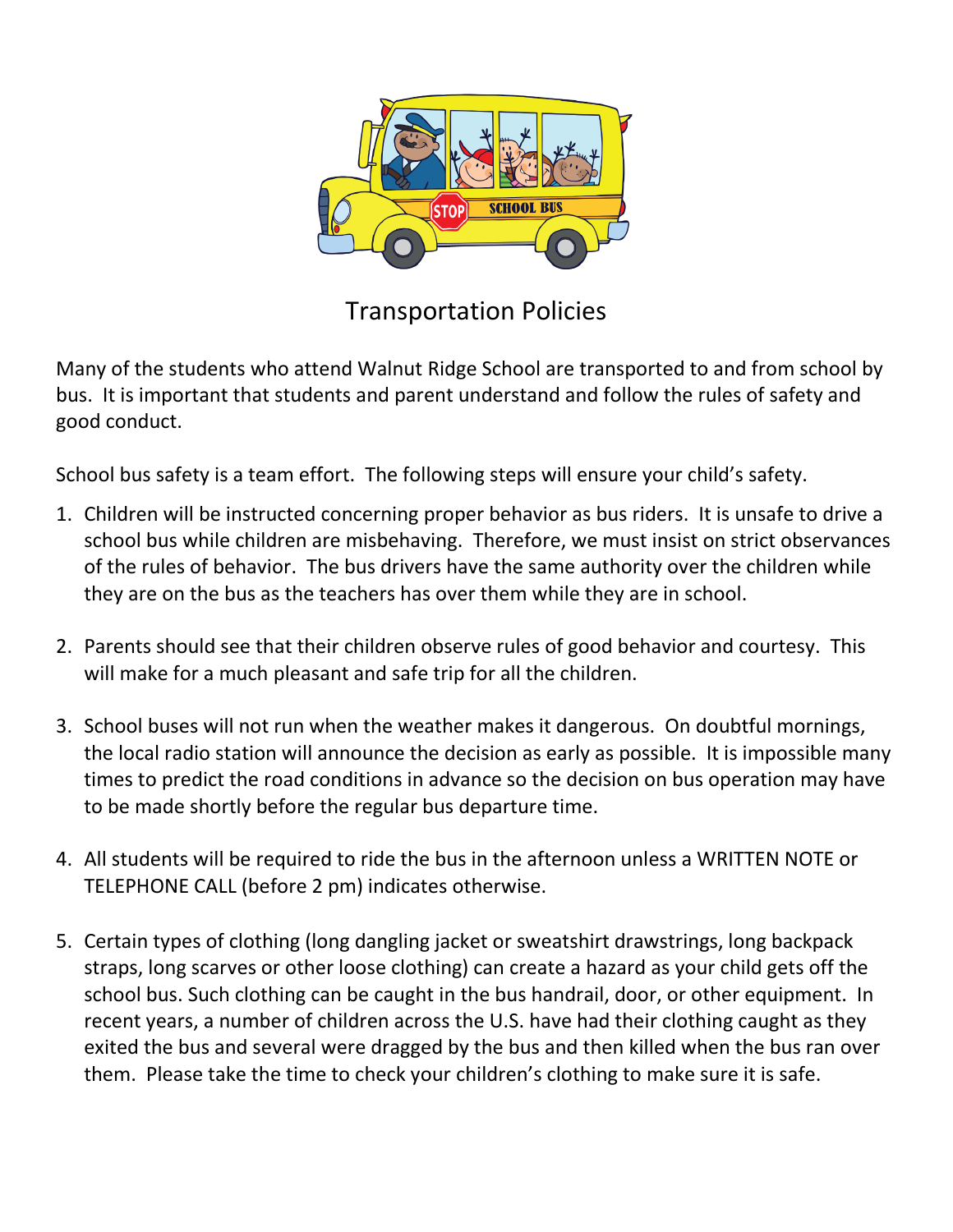- 6. Parents are asked to talk to their child about the following safety rules:
	- a. Stay away from the Danger Zones around the bus.
	- b. Don't try to pick up something dropped near the bus the bus driver may not see you.
	- c. Other motorists don't always stop for a school bus. Use extreme caution whenever getting on or off the bus.
- 7. Child Restraint The Arkansas Transportation Laws for Children includes laws governs how children and teenagers can ride in vehicles. Arkansas state law requires all children under 15 years old to be properly secured in a vehicle. The following are guidelines for restraint designs according to a child's age and/or weight:
	- A rear-facing infant carrier or rear-facing convertible seat should be used until the child is at least 12 months old and weight 20 pounds.
	- Children over one year of age and weighing between 20 and 40 pounds should use a forward-facing seat with a harness. Use of this type of restraint should be continued until the child weighs approximately 40 pounds.
	- Children who weigh between 40 and 80 pounds should ride in booster seats. Use should continue until the child fits into the adult lap and should seatbelt (at approximately 80 pounds with a height of four feet, 10 inches).
	- Children over six years of age and weighing more than 60 pounds must ride in a seat belt until age 15. The backseat is the safest place to ride for all children under the age of 13.
	- For all seats, remember to carefully read the child safety owner's manual as well as the vehicle owner's manual.
	- For more information on car seat restraints or to learn how to properly install your child's car seat, call the Community Outreach department at Arkansas Children's Hospital at (501)365-5655 or contact your local police station.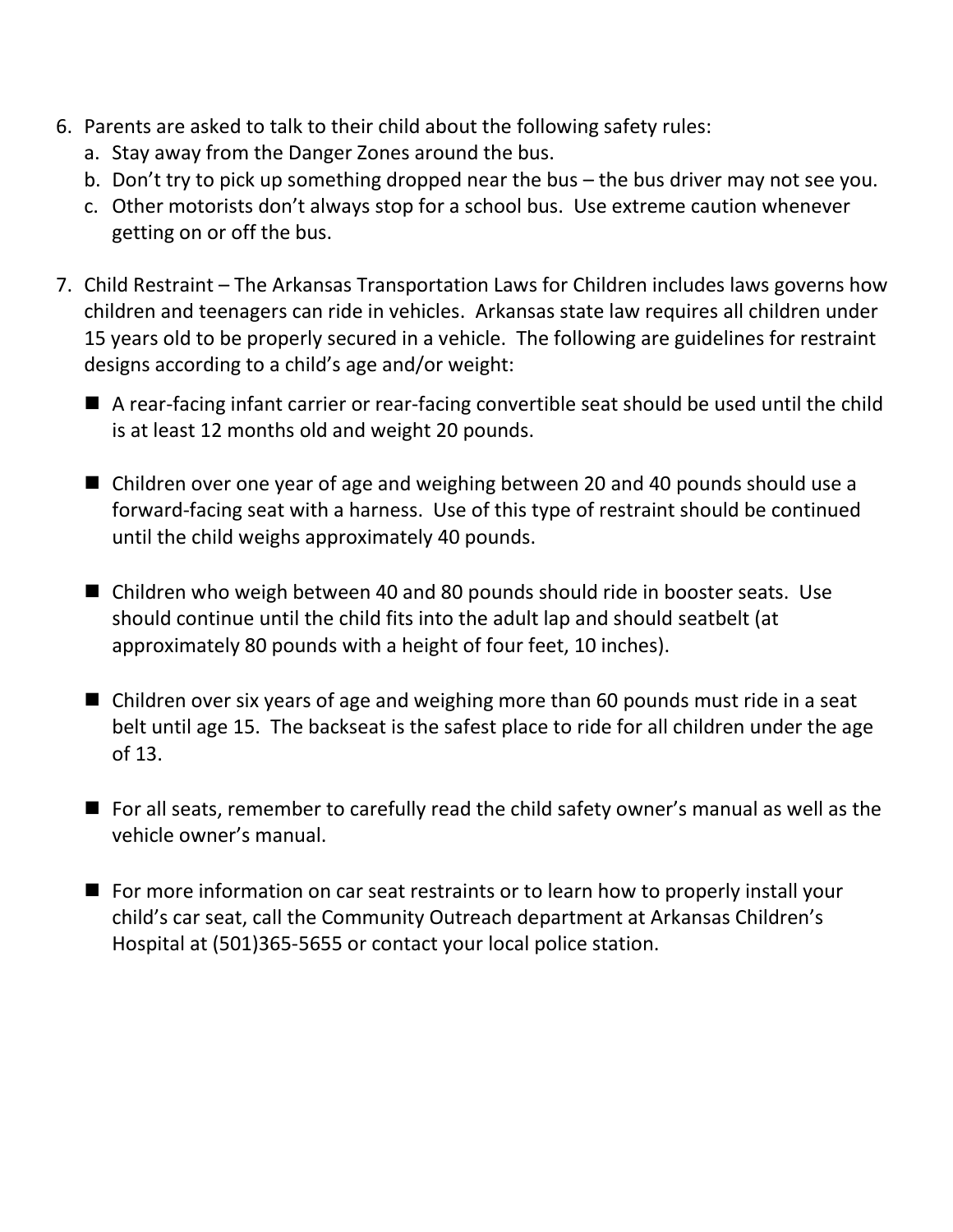

Value and have a positive attitude about learning Ensure your child attends school regularly Set aside daily family time Ask your child what they learned at school today Set aside regular time and space for homework Make sure your child is well rested, well fed, and healthy Form a two-way communication between school and home Keep your contact information updated in the school office Form relationships with the school and teachers Attend school functions Support your child's school by notifying the school of your willingness to volunteer Know your child's grade level requirements and graduation requirements Use the library and other community resources Meet your child's friends and get to know their parents Support family learning through everyday activities Set limits on behavior and discipline patiently Say "I love you" and "yes" as much as you say "don't" and "no"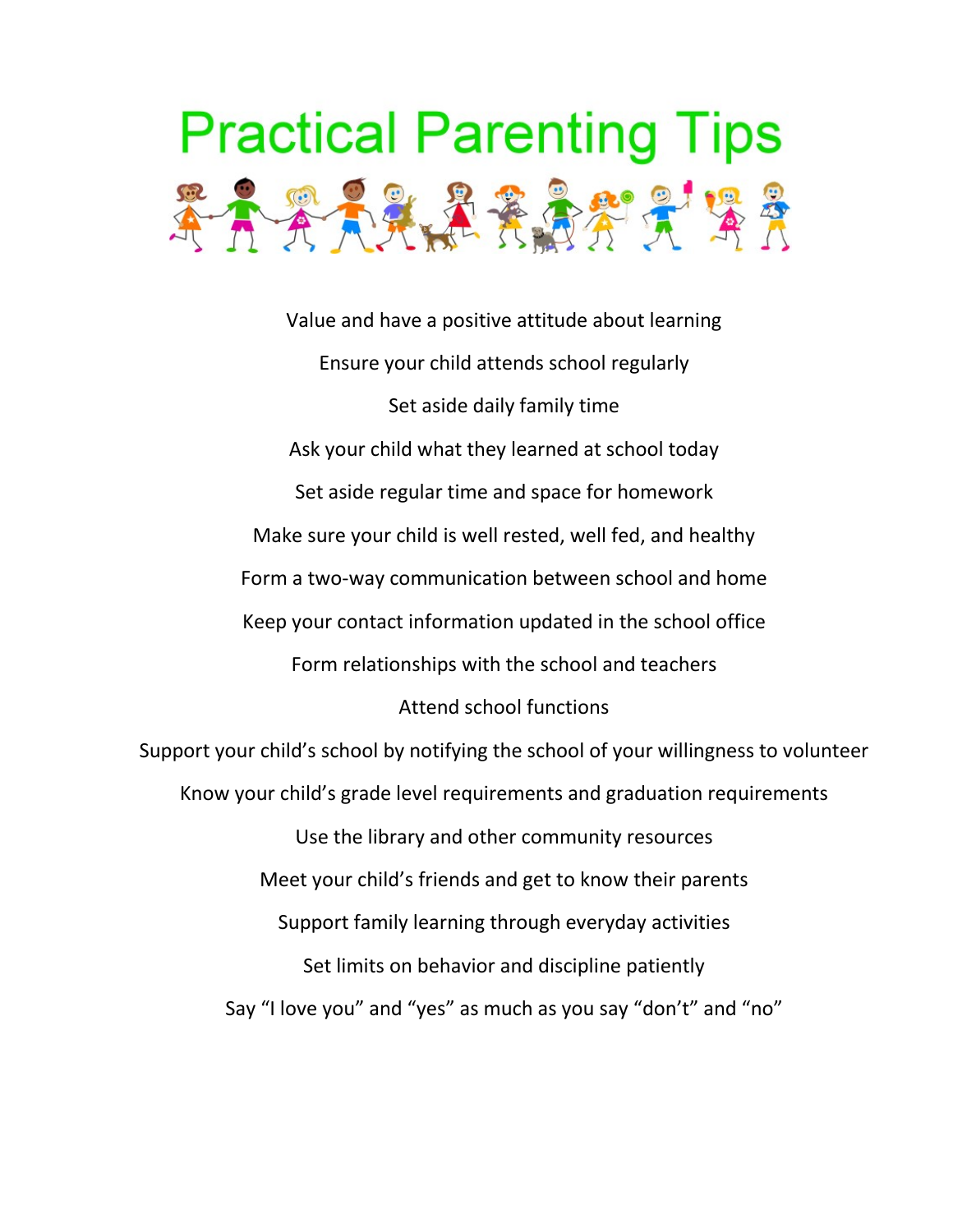

### Walnut Ridge Parent Center

*Lindsey Romine, Coordinator Dyan Heard, Facilitator*

The Walnut Ridge Parent Center provides parents with materials and services to improve a child's academic achievement.

We are here to provide parents a variety of materials to help your child with school work. We can also help you design specialized materials to help meet your child's specific educational needs.

Parenting materials that cover a variety of topics are available to check out. Some topics, just to name a few, include ADD/ADHD, homework, discipline, behavior, listening, drug and alcohol prevention, and how to encourage your child to read.

**Cost** All materials are FREE to check out

#### **Materials**

- Parenting Books
- Pamphlets
- Videos
- Learning Games
- Flash Cards
- Science Kits
- Geo Blocks
- Leapster Leap Frog System
- Geo Safari

#### **Equipment**

- Copy machine
- Laminator
- Cutting/Trimming Board
- Ellison Letter Cutting System

#### **Activities in the Parent Center**

- Parenting Classes
- Newsletter production
- Volunteering
- Collecting Box Tops, Best Choice UPC Codes, Tyson Project A+ Labels, and Ink Cartridges

#### **Location**

The Parent Center is the middle yellow building between the Middle School and the WR Community Center.

#### **Hours**

We are open throughout the school day. Extended hours are available by appointment.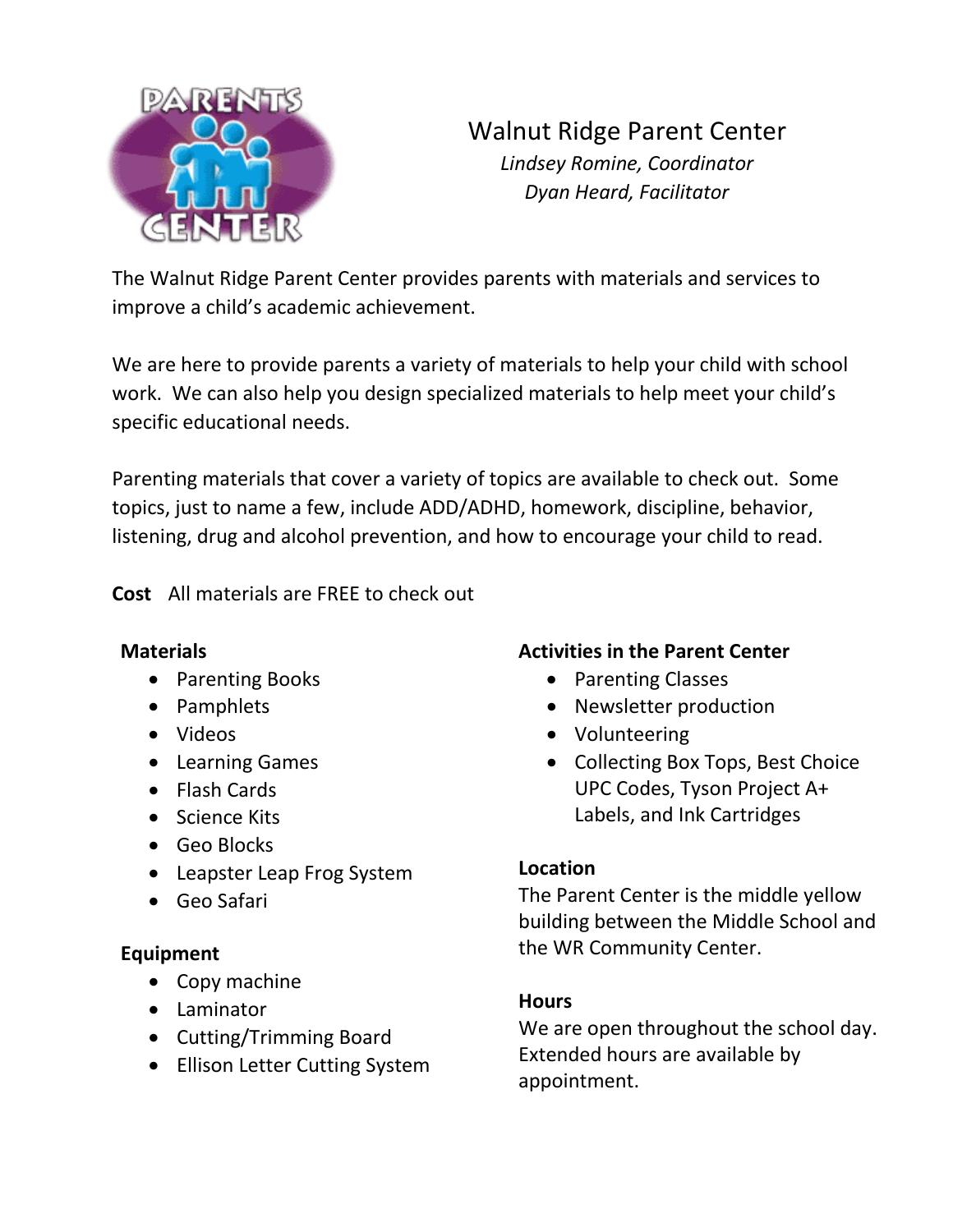

The Walnut Ridge School District recognizes the needs of our parents in regard to the hours they work and the fact that these hours may not match the regular school day. To help our parents, we provide quality Child Care Programs during the school year and the summer. Both programs are approved by the Department of Human Services.

**Paw Patch**, before and after school child care, is open on days school is in session, unless otherwise noted. Eligible children must be enrolled in the Walnut Ridge School District (Kindergarten through  $6<sup>th</sup>$  grade). Fees are based on the number of children in a family and the hours they attend. Children may attend either before school, after school, or a combination of both. They may be enrolled full-time, part-time, or drop in. Children are provided a snack at no additional charge. Paw Patch opens at 6 am and closes at 6 pm.

The opening day for **Vacation Station** depends on the school calendar. It closes for the summer on or near the last Friday in July. Any child, regardless of where they go to school, who has had their 5<sup>th</sup> birthday and are enrolled in Kindergarten through the 6<sup>th</sup> grade for the next school year may participate. During the summer, children are provided breakfast, lunch, and a snack at no additional charge. Vacation Station opens at 6 am and closes at 6 pm.

A special enrollment form to participate in either program must be completed and turned in once a year.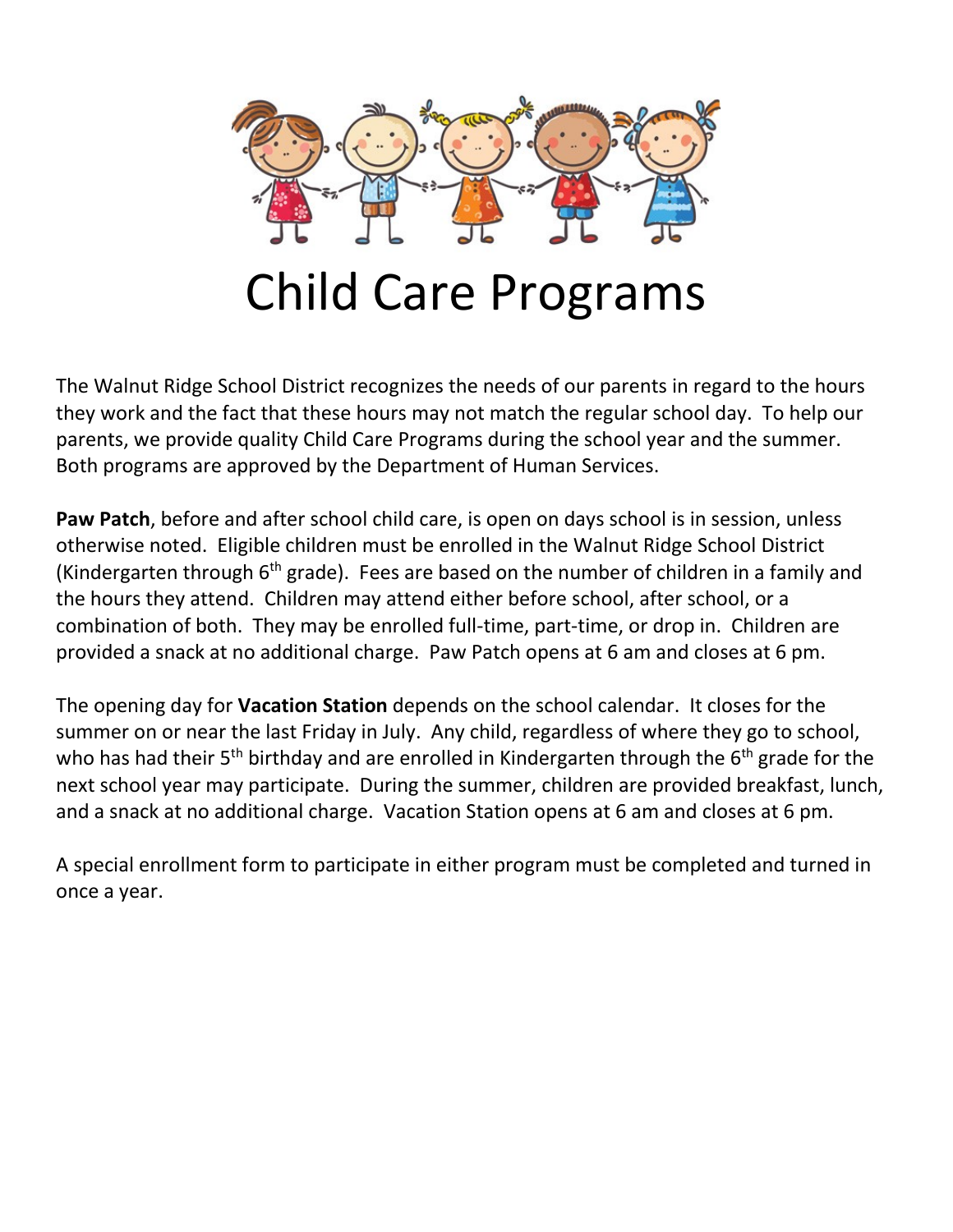

at Walnut Ridge Elementary School Kindergarten through 6<sup>th</sup> Grade (Ages 5 – 12)





**Hours** 6:00 am – 7:30 am



After School

**Hours** 3:15 pm – 6 pm *After school snack provided*

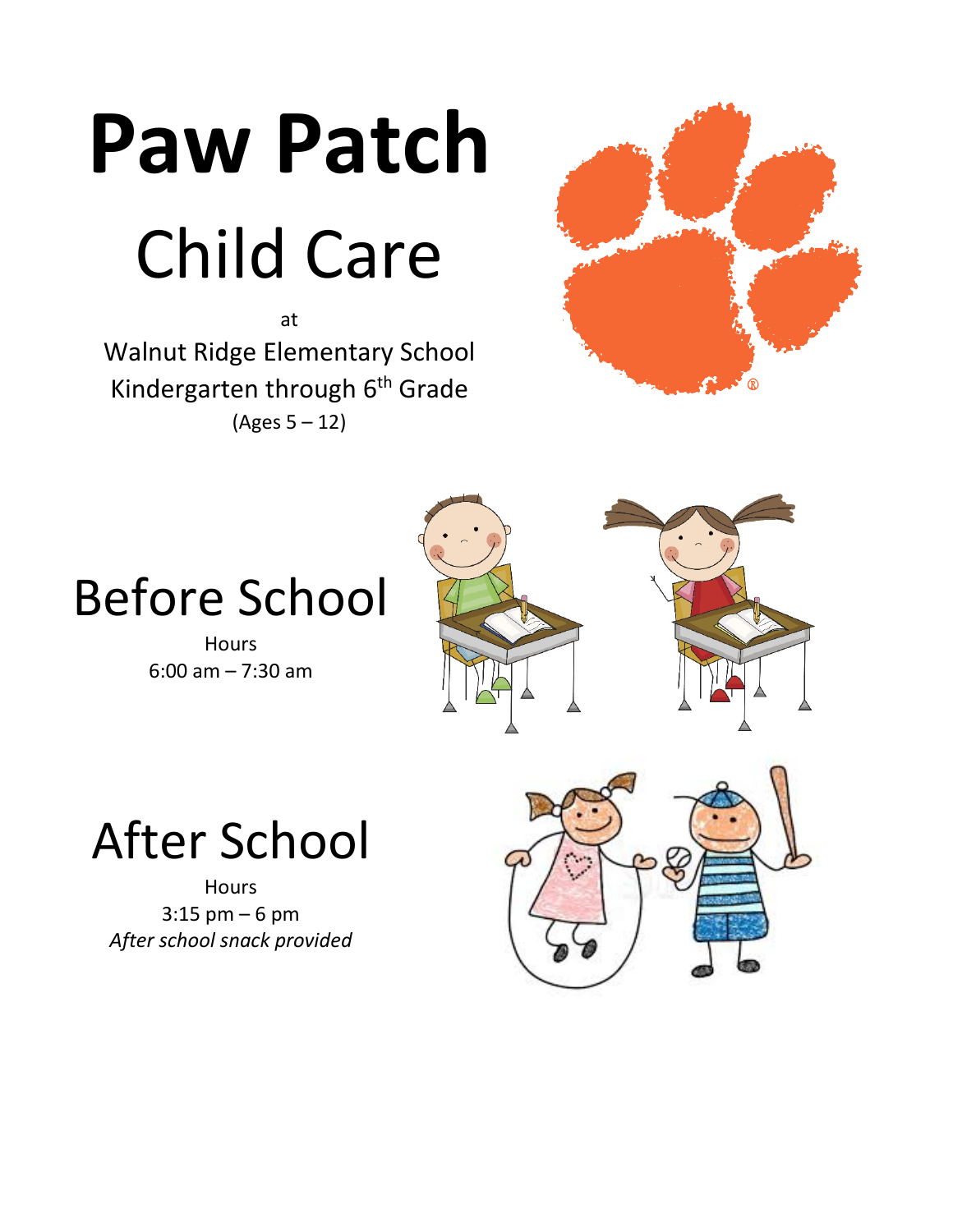# Kindergarten Behavior Expectations

To help practice self-control, we use the following learning time rules:

- Eyes are watching
- ⃝ Ears are listening
- Hands in lap
- Sit on pockets
- ⃝ Criss-cross applesauce
- Lips are closed
- ⃝ Raise your hand when you want to talk

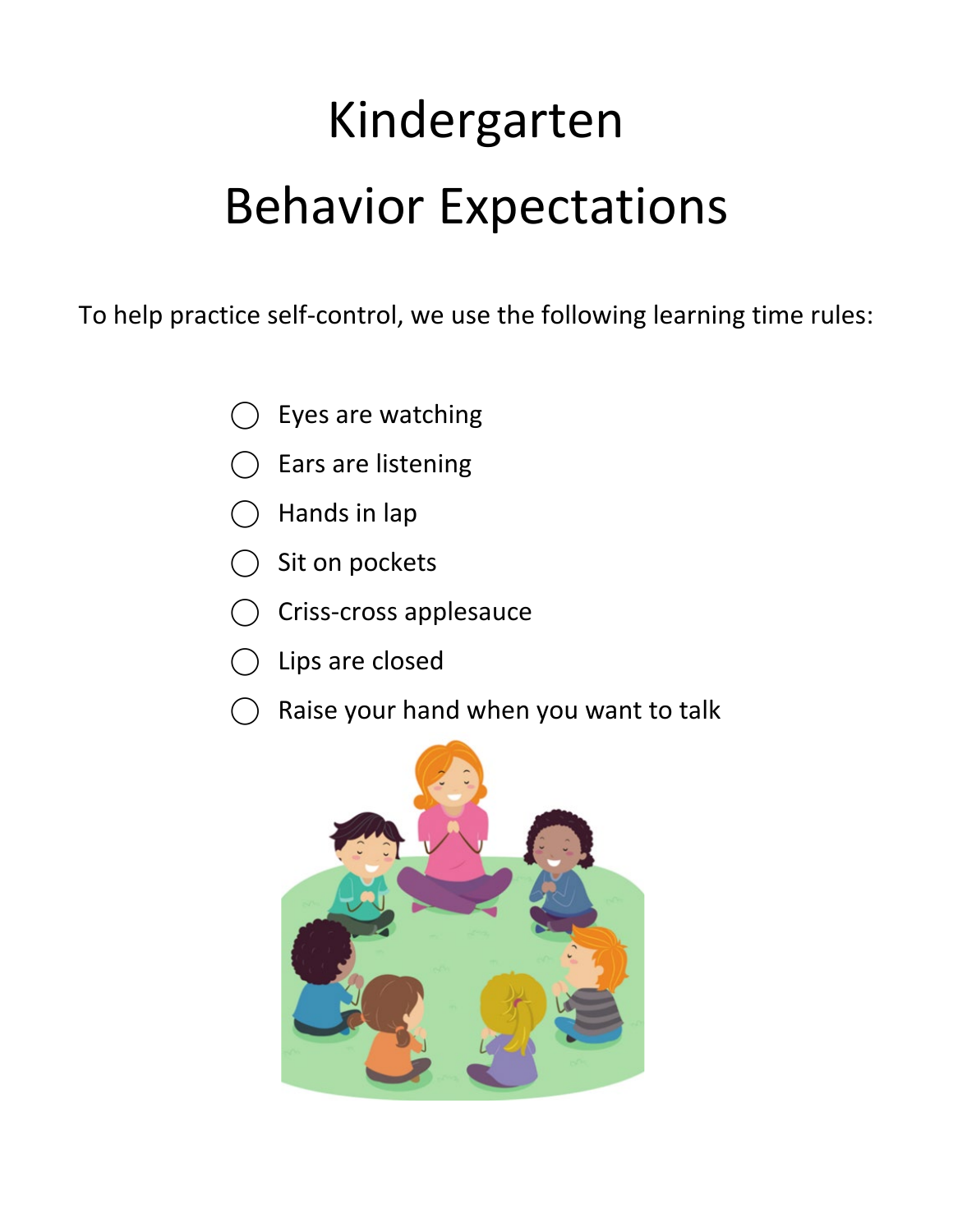| Walnut Ridge Elementary                 | Literacy                                                                                            | Lower Case Letter Recognition                            |
|-----------------------------------------|-----------------------------------------------------------------------------------------------------|----------------------------------------------------------|
| Kindergarten                            | Recognize rhyming words                                                                             | bcdefghijklm<br>d                                        |
| Name:                                   | Produce rhyming words                                                                               | p q r s t u v w x y z<br>o<br>Q                          |
|                                         | Count syllables in words                                                                            |                                                          |
| Teacher:                                |                                                                                                     | Upper Case Letter Recognition<br>A B C D E F G H I J K L |
| $\frac{1}{\sqrt{2}}$<br>Principal:      |                                                                                                     |                                                          |
| 1st Quarter                             | + meets mastery<br>Grading Code:                                                                    | M N D P Q R S T J V W<br>$X$ $Y$ $Z$                     |
|                                         | Vprogressing                                                                                        |                                                          |
|                                         | - not yet progressing                                                                               | BCDEFGHIKL<br>Letter Sound Recognition<br>≺              |
| Behavior Habits                         |                                                                                                     | M N O P Q R S T U V M                                    |
| Classroom Behavior                      |                                                                                                     | $X$ $Y$ $Z$                                              |
| Work Habits                             |                                                                                                     |                                                          |
| Shows Respect                           | Math                                                                                                | Writing                                                  |
| Practices Responsibility                | Unit Grade                                                                                          | Draw picture                                             |
| Playground Behavior                     | $W$ rite numbers 0-10                                                                               | Orally tell a story about                                |
| Listens and Follows Directions          | Count objects in a set                                                                              | the picture                                              |
| Grading Code:                           | $C$ ount orally 0 - 25                                                                              | Understand that the                                      |
| N - Needs improvement<br>S-Satisfactory |                                                                                                     | picture carries meaning                                  |
| U - Unsatisfactory                      | Number Recognition                                                                                  | Write name with correct<br>letter formation              |
| Days Absent                             | 8910<br>$\triangleright$<br>$\bullet$<br>IJ<br>4<br>ო<br>$\overline{\mathcal{C}}$<br>$\overline{0}$ |                                                          |
|                                         |                                                                                                     |                                                          |